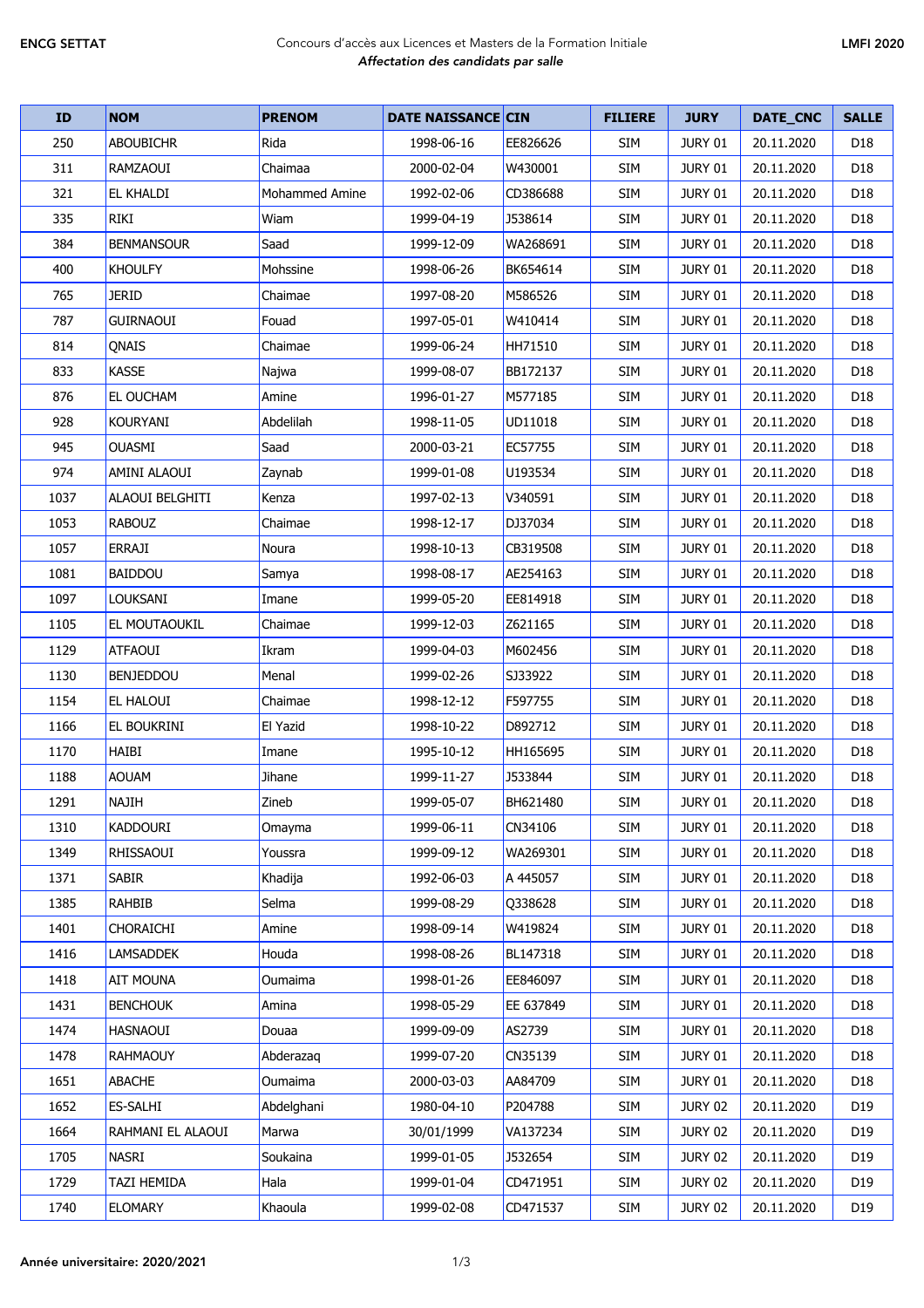## ENCG SETTAT Concours d'accès aux Licences et Masters de la Formation Initiale *Affectation des candidats par salle*

| <b>ID</b> | <b>NOM</b>          | <b>PRENOM</b>         | <b>DATE NAISSANCE CIN</b> |           | <b>FILIERE</b> | <b>JURY</b>    | DATE_CNC   | <b>SALLE</b>    |
|-----------|---------------------|-----------------------|---------------------------|-----------|----------------|----------------|------------|-----------------|
| 1800      | LYACOUBI            | Ayah                  | 1999-05-21                | AD263277  | <b>SIM</b>     | <b>JURY 02</b> | 20.11.2020 | D19             |
| 1805      | FRASTAOUI           | Boutayna              | 1999-07-21                | 31000     | <b>SIM</b>     | <b>JURY 02</b> | 20.11.2020 | D19             |
| 1813      | <b>BRICHICH</b>     | Houda                 | 1999-02-24                | D885447   | <b>SIM</b>     | <b>JURY 02</b> | 20.11.2020 | D <sub>19</sub> |
| 1904      | <b>BENTAYA</b>      | Lamyae                | 1998-01-25                | U 193609  | <b>SIM</b>     | <b>JURY 02</b> | 20.11.2020 | D <sub>19</sub> |
| 1908      | <b>KAMRI</b>        | Meryeme               | 1999-04-03                | EA220262  | <b>SIM</b>     | <b>JURY 02</b> | 20.11.2020 | D <sub>19</sub> |
| 1932      | <b>JAAFARI</b>      | Salah Eddine          | 1994-12-02                | WA213680  | <b>SIM</b>     | <b>JURY 02</b> | 20.11.2020 | D <sub>19</sub> |
| 2012      | <b>ABASSOUFIANE</b> | Anass                 | 1999-08-17                | EE846488  | <b>SIM</b>     | <b>JURY 02</b> | 20.11.2020 | D <sub>19</sub> |
| 2046      | <b>ALI BABA</b>     | Yassine               | 1999-09-28                | BK660608  | <b>SIM</b>     | <b>JURY 02</b> | 20.11.2020 | D19             |
| 2060      | <b>NAKAL</b>        | Hajar                 | 1999-12-04                | WA269002  | <b>SIM</b>     | <b>JURY 02</b> | 20.11.2020 | D <sub>19</sub> |
| 2065      | <b>EL IDRISSI</b>   | Issam                 | 1999-03-28                | MC286601  | <b>SIM</b>     | <b>JURY 02</b> | 20.11.2020 | D19             |
| 2090      | <b>BOURABA</b>      | Youssef               | 1997-11-07                | Q326052   | <b>SIM</b>     | <b>JURY 02</b> | 20.11.2020 | D <sub>19</sub> |
| 2101      | AIT ADDI            | Imane                 | 1999-06-20                | AA78851   | <b>SIM</b>     | <b>JURY 02</b> | 20.11.2020 | D <sub>19</sub> |
| 2103      | DIBT                | Nouhayla              | 2000-04-05                | BL154027  | <b>SIM</b>     | <b>JURY 02</b> | 20.11.2020 | D <sub>19</sub> |
| 2104      | <b>GUERRARA</b>     | Siham                 | 2000-03-25                | BB181028  | <b>SIM</b>     | <b>JURY 02</b> | 20.11.2020 | D <sub>19</sub> |
| 2133      | <b>HADAOUA</b>      | Lamina                | 1998-06-05                | SH191902  | <b>SIM</b>     | <b>JURY 02</b> | 20.11.2020 | D <sub>19</sub> |
| 2145      | <b>JOBRANE</b>      | Yahya                 | 1999-09-06                | W 433891  | <b>SIM</b>     | JURY 02        | 20.11.2020 | D19             |
| 2166      | <b>KAMEL</b>        | Hajar                 | 1999-10-17                | WA262799  | <b>SIM</b>     | JURY 02        | 20.11.2020 | D <sub>19</sub> |
| 2189      | <b>MIRA</b>         | Ahlam                 | 1999-11-08                | LB225444  | <b>SIM</b>     | <b>JURY 02</b> | 20.11.2020 | D <sub>19</sub> |
| 2245      | FATIMAEZZAHRAE      | Baaddi                | 1998-03-16                | Sh19978   | <b>SIM</b>     | JURY 02        | 20.11.2020 | D <sub>19</sub> |
| 2325      | <b>KHAFIF</b>       | Oussama               | 1999-11-12                | w429364   | <b>SIM</b>     | <b>JURY 02</b> | 20.11.2020 | D <sub>19</sub> |
| 2382      | MEZZARA             | Meryem                | 1999-11-16                | W432987   | <b>SIM</b>     | <b>JURY 02</b> | 20.11.2020 | D <sub>19</sub> |
| 2445      | <b>BENSLAOUI</b>    | Yassine               | 1997-09-08                | w364368   | <b>SIM</b>     | <b>JURY 02</b> | 20.11.2020 | D <sub>19</sub> |
| 2629      | <b>MERZOUK</b>      | Mahmoud               | 1998-04-04                | BK640940  | <b>SIM</b>     | <b>JURY 02</b> | 20.11.2020 | D <sub>19</sub> |
| 2636      | lgour               | Siham                 | 1998-10-06                | JE300987  | <b>SIM</b>     | <b>JURY 02</b> | 20.11.2020 | D <sub>19</sub> |
| 2706      | <b>GOURINDA</b>     | Maha                  | 1999-06-30                | AD286844  | <b>SIM</b>     | <b>JURY 02</b> | 20.11.2020 | D <sub>19</sub> |
| 2896      | <b>RIMA</b>         | Yassir                | 2000-10-19                | WA261490  | <b>SIM</b>     | <b>JURY 02</b> | 20.11.2020 | D19             |
| 2969      | MOUAFAK             | Amina                 | 1999-04-08                | W431957   | <b>SIM</b>     | <b>JURY 02</b> | 20.11.2020 | D19             |
| 3052      | TANNAOUI            | Amina                 | 1998-07-17                | BL142770  | <b>SIM</b>     | <b>JURY 02</b> | 20.11.2020 | D <sub>19</sub> |
| 3232      | <b>ESSAIL</b>       | Layla                 | 1999-11-19                | N384961   | <b>SIM</b>     | <b>JURY 02</b> | 20.11.2020 | D <sub>19</sub> |
| 3263      | ZAZOULI             | Imane                 | 1996-03-10                | HH110954  | <b>SIM</b>     | <b>JURY 02</b> | 20.11.2020 | D19             |
| 3521      | ALLALI              | Manal                 | 2000-01-03                | AD 295248 | SIM            | <b>JURY 02</b> | 20.11.2020 | D19             |
| 3526      | <b>EL AKKATI</b>    | Wissal                | 1999-12-04                | AA 46716  | <b>SIM</b>     | <b>JURY 02</b> | 20.11.2020 | D19             |
| 3532      | <b>BEKKAI</b>       | Meryem                | 1998-09-21                | AA75545   | <b>SIM</b>     | JURY 03        | 20.11.2020 | CO <sub>1</sub> |
| 3603      | <b>AFANDI</b>       | Aya                   | 1998-07-28                | W421209   | <b>SIM</b>     | JURY 03        | 20.11.2020 | CO <sub>1</sub> |
| 3622      | ZAHAR               | Oumaima               | 1999-09-18                | ib241742  | <b>SIM</b>     | JURY 03        | 20.11.2020 | CO <sub>1</sub> |
| 3638      | <b>GOTAR</b>        | Jihad                 | 2000-01-01                | MC290246  | <b>SIM</b>     | JURY 03        | 20.11.2020 | CO1             |
| 3711      | <b>ESSAFAR</b>      | Abdelmoughit          | 1998-06-27                | LA168720  | <b>SIM</b>     | JURY 03        | 20.11.2020 | CO <sub>1</sub> |
| 3750      | <b>AZEROUAL</b>     | Soumia                | 1996-08-03                | JE292735  | <b>SIM</b>     | JURY 03        | 20.11.2020 | CO1             |
| 3982      | LAYINE              | Oumaima               | 1999-01-05                | M 609320  | <b>SIM</b>     | JURY 03        | 20.11.2020 | CO <sub>1</sub> |
| 4005      | <b>GHERIS</b>       | Noura                 | 1999-06-24                | EE842143  | <b>SIM</b>     | JURY 03        | 20.11.2020 | CO <sub>1</sub> |
| 4061      | <b>GUEZRI</b>       | <b>Mohammed Amine</b> | 1993-12-23                | QA160449  | SIM            | JURY 03        | 20.11.2020 | CO1             |
| 4063      | ZAITOUNI            | Oumaima               | 1999-12-07                | BL150455  | SIM            | JURY 03        | 20.11.2020 | C <sub>01</sub> |
| 4081      | <b>EL BAKKAL</b>    | El Mahdi              | 1999-07-04                | CD285969  | <b>SIM</b>     | JURY 03        | 20.11.2020 | CO <sub>1</sub> |